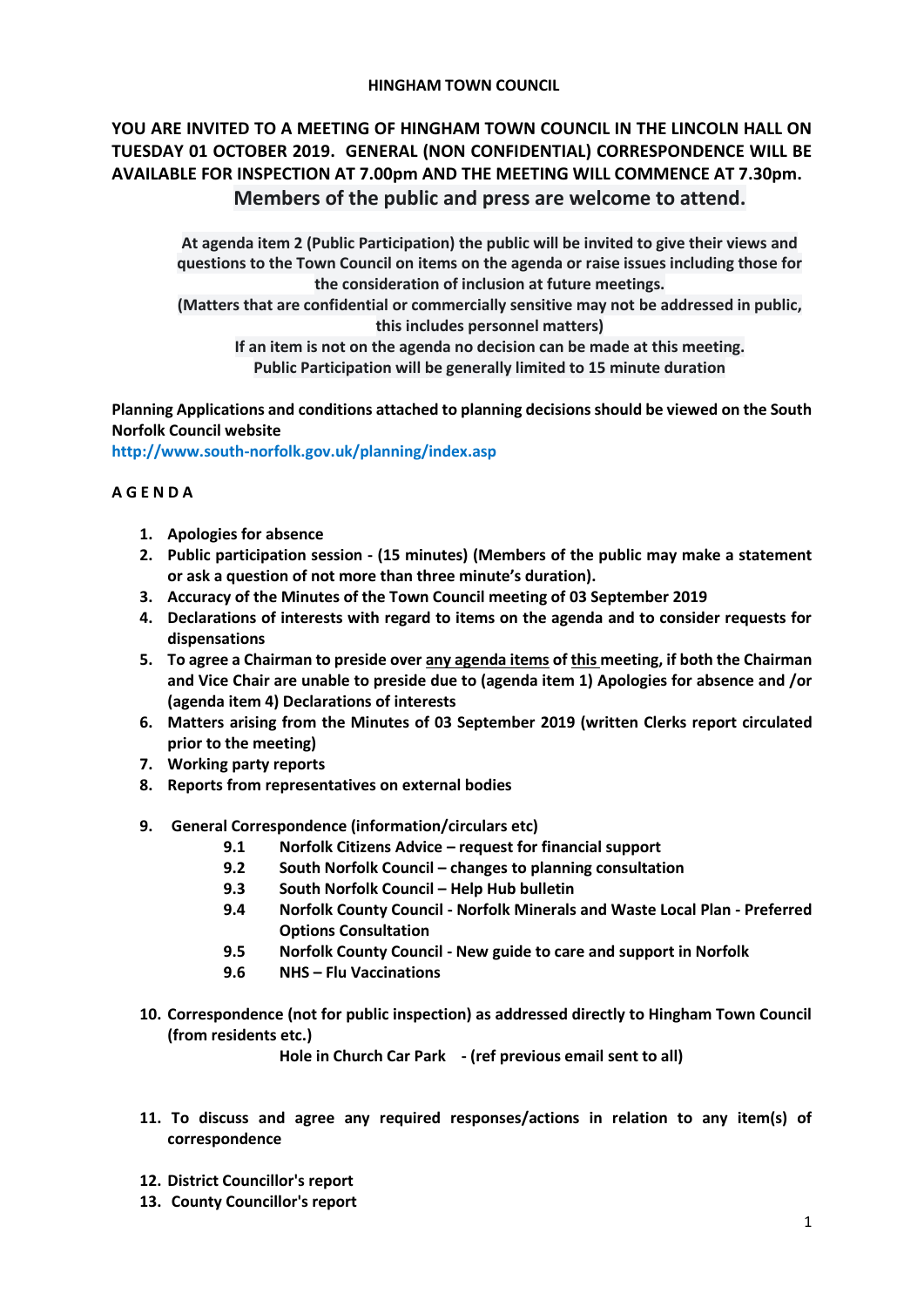## **14. Planning Decisions**

14.1 2019/1493 - Engineering Works (Plot 1 Only) Watton Road Hingham NR9 4NN Reserved matters application for appearance, landscaping, layout and scale following Outline permission 2017/2330 for residential development (Plot 1) and discharge of conditions 6 - materials, 7 - boundary treatment, 8 - contaminated land, 9 remediation details and 14 - Fire Hydrants - Approval with Conditions

### **15. Planning Applications (as notified by SNC for consultation)**

- **15.1 2019/1802 - Demolition of existing storage building and erection of 3 dwellings and garages Storage Building South Of Watton Road Hingham Norfolk**
- **15.2 2019/1881 - Drop kerb to provide vehicle access to property, new parking spaces and turning area to allow clear entry/exit. 25 Norwich Road Hingham NR9 4LS**
- 16. *(other planning applications where the Town Council is not a consultee for information only) 16.1 2019/1840 - oak tree - reduce crown on west side from 10m to 6.5m 10 Chapel Street Hingham NR9 4JH*

## **(ITEMS 17 – 20, FINANCE)**

- **17. Reminder of the date of the next Finance Committee meeting 19 November 2019**
- **18. To note the receipt of the remittance advice for "payment made to Hingham Town Council**

**by BACS on 25/9/2019 from South Norfolk Council" for the 2019/20 precept (£33,500)**

- **19. To discuss the payment of the grant to the Fayre on the Fairland Committee**
- **20. To approve Accounts for Payment (as below and any additional invoices received)**

|              |          | <b>ACCOUNTS FOR PAYMENT 01 October 2019</b> |                             | <b>VAT</b> |
|--------------|----------|---------------------------------------------|-----------------------------|------------|
| <b>TOTAL</b> |          | <b>PAYEE</b>                                | <b>DETAILS</b>              |            |
| £            | 776.04   | staff                                       | WAGES (4wk £750.96)         |            |
|              |          |                                             | cleaning products (20.10)   | 2.35       |
|              |          |                                             | binbags (4.98)              | 0.83       |
| £            | 915.96   | staff                                       | WAGES (871.44)              |            |
|              |          |                                             | plus toilet paper (15.50)   | 2.58       |
|              |          |                                             | urinal blocks (17.50)       | 2.92       |
|              |          |                                             | stamps (11.52)              |            |
| £            | 368.36   | <b>EON</b>                                  | <b>STREET LIGHT ENERGY</b>  | 106.39     |
| £            | 24.63    | Cleaning                                    | <b>BIN/TOILET COVER</b>     |            |
| £            | 678.88   | <b>HMRC</b>                                 | TAX/NI                      | 9.78       |
| £            | 240.00   | Couzens UK Ltd                              | <b>LIGHTING MAINTENANCE</b> | 40.00      |
| £            | 360.00   | PK LITTLEJOHN                               | <b>EXTERNAL AUDIT</b>       | 60.00      |
| £            | 115.31   | <b>XEROX FINANCE UK LTD</b>                 | PRINTER RENTAL              | 18.49      |
| £            | 176.87   | ANGLIAN WATER BUSINESS                      | TOILETS (QTR)               |            |
| £            | 13.48    | ANGLIAN WATER BUSINESS                      | <b>CEMETERY</b>             |            |
| £            | 67.00    | SM PLUMBING AND HEATING                     | TOILET PIPE REPAIR          |            |
| £            | 500.00   | J Mcdonald (Events)                         | Fayre on Fairland Grant     |            |
| £            | 1,490.00 | Hingham Road Safety Campaign                | <b>GRANT</b>                |            |
| £            | 40.00    | ROYAL BRITISH LEGION                        | WREATH s137                 |            |
| £            | 5,766.53 | <b>TOTAL</b>                                | <b>TOTAL VAT</b>            | 243.34     |

**21. To agree a new Hingham Town Council representative to stand on the Hingham Playing Field Association committee**